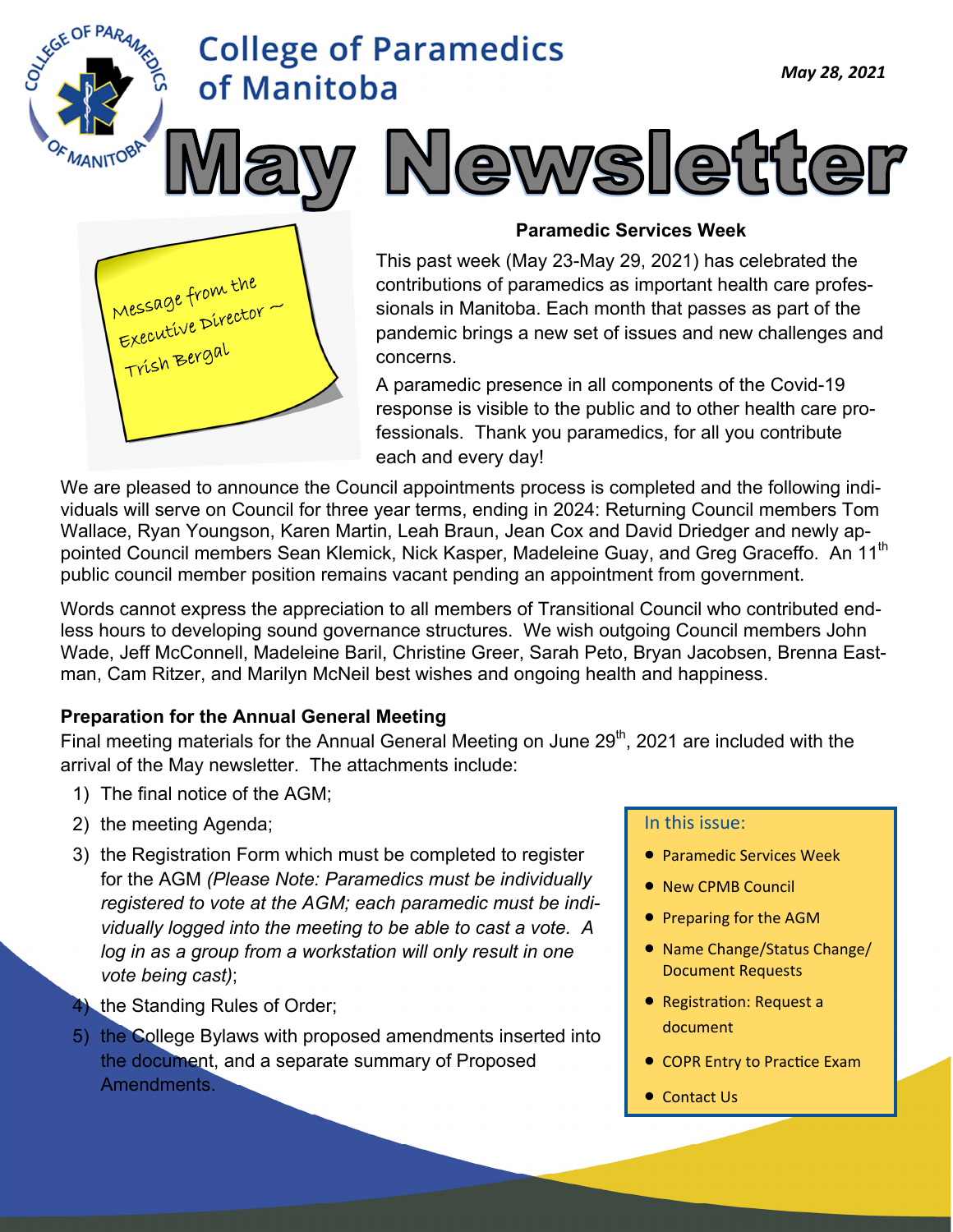#### **AGM continued...**

A total of 23 proposed amendments were received but 7 were found not to be permissible as they were not compliant with the *Regulated Health Professions Act* (RHPA). The registrants who submitted the amendments that are not permissible have all been contacted. All information has also been posted on the College website.

Please be reminded that an explanation of the College Bylaws can be found by watching an explanatory video created by Transitional Council members: https://collegeparamb.ca/2021/04/cpmbbylaws-what-they-mean-for-the-paramedic-profession-in-manitoba/



#### **Registration: Requesting a Document**

Here is everything you need to know to request a document from CPMB:

The first step is to login to the REGISTRANT PORTAL from our website. Once in the portal, you will see the menu displayed along the left hand side of your screen. Chose the "DOCUMENT REQUEST" option. A page will open, and you simply complete the fields on this page. Currently, the only options for requested documents are the COPR Labour Mobility Form or Verification of Registration form. The most common form requested is the COPR Labour Mobility Form. You will download the 2 page form from the website of the jurisdiction you wish to become licensed in, complete page 1, and then upload both page 1 and page 2 with your document request submission.

If the other jurisdiction does not utilize the COPR Labour Mobility form, you will choose the Verification of Registration form. You can either upload the form that the new jurisdiction requires, or if there is none, a letter containing all relevant information will be drafted.

At the end of the request, you will be required to pay an administrative fee of \$50 for the request to be processed. This is payable by Visa or Mastercard only. Document Requests are generally processed within a few days, however they can take up to 10 business days. The completed request will be emailed directly to the jurisdiction indicated in your document request, and a copy will be forwarded to the registrant as confirmation.

## Congratulations!

The College of Paramedics of Manitoba is pleased to share with you that Kaden Arnason has been recognized by the Canadian Organization of Paramedic Regulators for achieving the highest grade in Canada for the 2020 Primary Care Paramedic entry exam. Kaden graduated from the Criticare PCP program in December 2019, and now works in the Prairie Mountain region. Congratulations Kaden on this achievement!